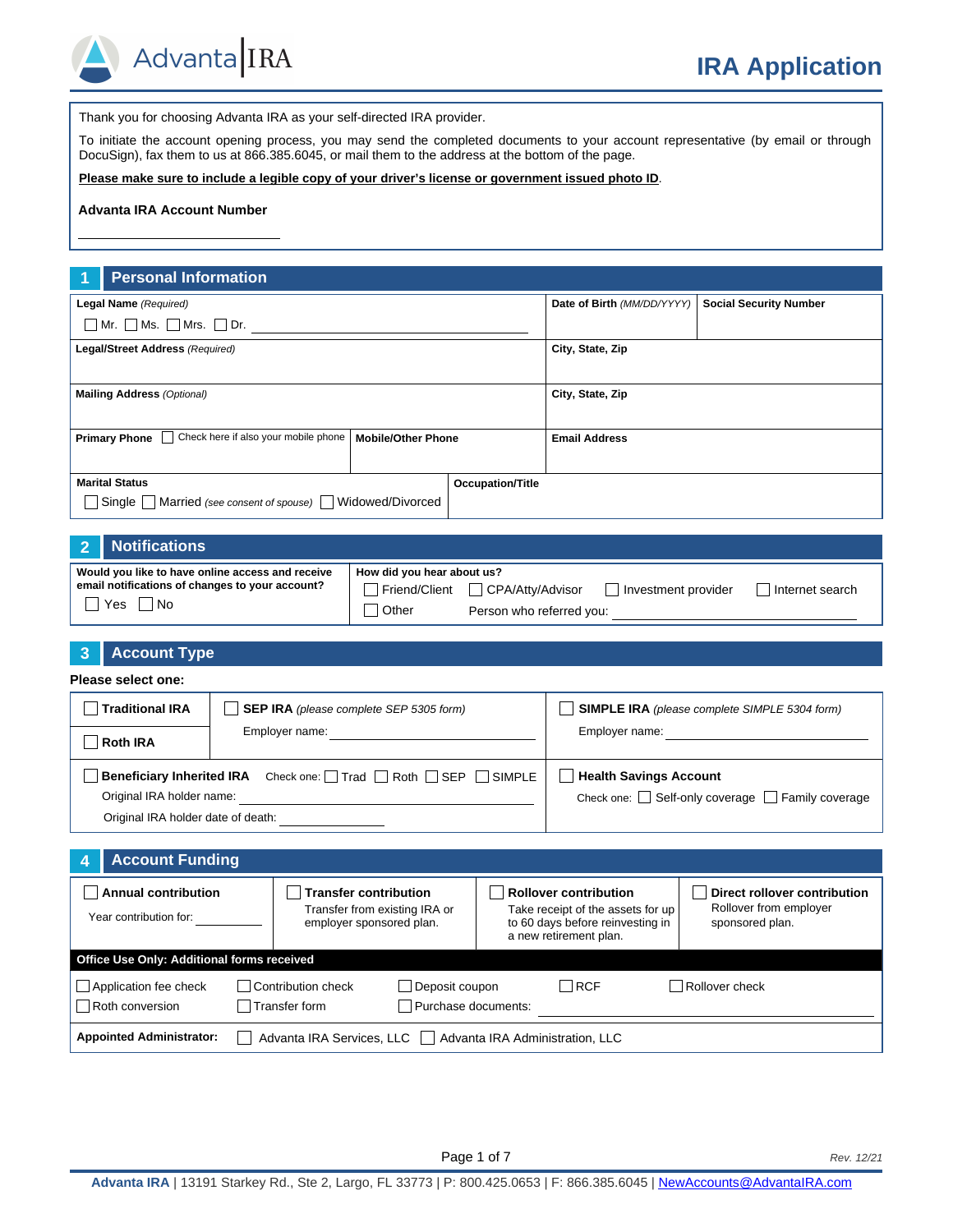

# **5 Beneficiaries** *(If naming a trust, please provide first and last page of trust)*

| <b>Beneficiary type:</b><br>Primary<br>Contingent                                                                                                                                                                                                                                                                                                                                                                                                                                                                                                                                                                                                                         |                               |              |               |         |
|---------------------------------------------------------------------------------------------------------------------------------------------------------------------------------------------------------------------------------------------------------------------------------------------------------------------------------------------------------------------------------------------------------------------------------------------------------------------------------------------------------------------------------------------------------------------------------------------------------------------------------------------------------------------------|-------------------------------|--------------|---------------|---------|
| <b>Name</b>                                                                                                                                                                                                                                                                                                                                                                                                                                                                                                                                                                                                                                                               | <b>Social Security Number</b> | Relationship | Date of Birth | Share % |
| Address                                                                                                                                                                                                                                                                                                                                                                                                                                                                                                                                                                                                                                                                   |                               | City         | <b>State</b>  | Zip     |
| Primary<br>Contingent<br><b>Beneficiary type:</b>                                                                                                                                                                                                                                                                                                                                                                                                                                                                                                                                                                                                                         |                               |              |               |         |
| Name                                                                                                                                                                                                                                                                                                                                                                                                                                                                                                                                                                                                                                                                      | <b>Social Security Number</b> | Relationship | Date of Birth | Share % |
| <b>Address</b>                                                                                                                                                                                                                                                                                                                                                                                                                                                                                                                                                                                                                                                            |                               | City         | <b>State</b>  | Zip     |
| Contingent<br><b>Beneficiary type:</b><br>Primary                                                                                                                                                                                                                                                                                                                                                                                                                                                                                                                                                                                                                         |                               |              |               |         |
| Name                                                                                                                                                                                                                                                                                                                                                                                                                                                                                                                                                                                                                                                                      | <b>Social Security Number</b> | Relationship | Date of Birth | Share % |
| <b>Address</b>                                                                                                                                                                                                                                                                                                                                                                                                                                                                                                                                                                                                                                                            |                               | City         | <b>State</b>  | Zip     |
| Contingent<br><b>Beneficiary type:</b><br>Primary                                                                                                                                                                                                                                                                                                                                                                                                                                                                                                                                                                                                                         |                               |              |               |         |
| Name                                                                                                                                                                                                                                                                                                                                                                                                                                                                                                                                                                                                                                                                      | <b>Social Security Number</b> | Relationship | Date of Birth | Share % |
| Address                                                                                                                                                                                                                                                                                                                                                                                                                                                                                                                                                                                                                                                                   |                               | City         | <b>State</b>  | Zip     |
| <b>Account Owner Signature</b>                                                                                                                                                                                                                                                                                                                                                                                                                                                                                                                                                                                                                                            |                               |              |               |         |
| In the event of my death, the balance in the account shall be paid to the primary beneficiaries who survive me in equal shares (or in the specified shares,<br>if indicated). If the primary or contingent beneficiary box is not checked for a beneficiary, the beneficiary will be deemed to be a primary beneficiary. If<br>none of the primary beneficiaries survive me, the balance in the account shall be paid to the contingent beneficiaries who survive me in equal shares (or<br>in the specified shares, if indicated). If I named a beneficiary which is a trust, I understand I must provide certain information concerning such trust to the<br>Custodian. |                               |              |               |         |
| I understand that I may change or add beneficiaries at any time by completing and delivering the proper form to the Administrator.                                                                                                                                                                                                                                                                                                                                                                                                                                                                                                                                        |                               |              |               |         |
| Signature of account owner:                                                                                                                                                                                                                                                                                                                                                                                                                                                                                                                                                                                                                                               |                               | Date:        |               |         |
| Spousal Consent (only required if your spouse is not the primary beneficiary - see note below).                                                                                                                                                                                                                                                                                                                                                                                                                                                                                                                                                                           |                               |              |               |         |
| The consent of spouse must be signed only if all of the following conditions are present:                                                                                                                                                                                                                                                                                                                                                                                                                                                                                                                                                                                 |                               |              |               |         |
| a. Your spouse is living;<br>b. Your spouse is not the sole primary beneficiary name and;<br>c. You and your spouse are residents of a community property state (such as AZ, CA, ID, LA, NM, NV, TX, WA or WI).                                                                                                                                                                                                                                                                                                                                                                                                                                                           |                               |              |               |         |
| I am the spouse of the account holder listed above. I hereby certify that I have reviewed this beneficiary designation form and I understand that I have a<br>property interest in the account. I herby acknowledge and consent to the above beneficiary designations other than or in addition to, myself as primary<br>beneficiary. I further acknowledge that I am waiving part or all of my rights to receive benefits under this plan when my spouse dies.                                                                                                                                                                                                           |                               |              |               |         |
| hereby consent to the above beneficiary designation.                                                                                                                                                                                                                                                                                                                                                                                                                                                                                                                                                                                                                      |                               |              |               |         |
| Spouse signature: <u>contract the contract of the contract of the contract of the contract of the contract of the contract of the contract of the contract of the contract of the contract of the contract of the contract of th</u><br>Date: $\qquad \qquad$                                                                                                                                                                                                                                                                                                                                                                                                             |                               |              |               |         |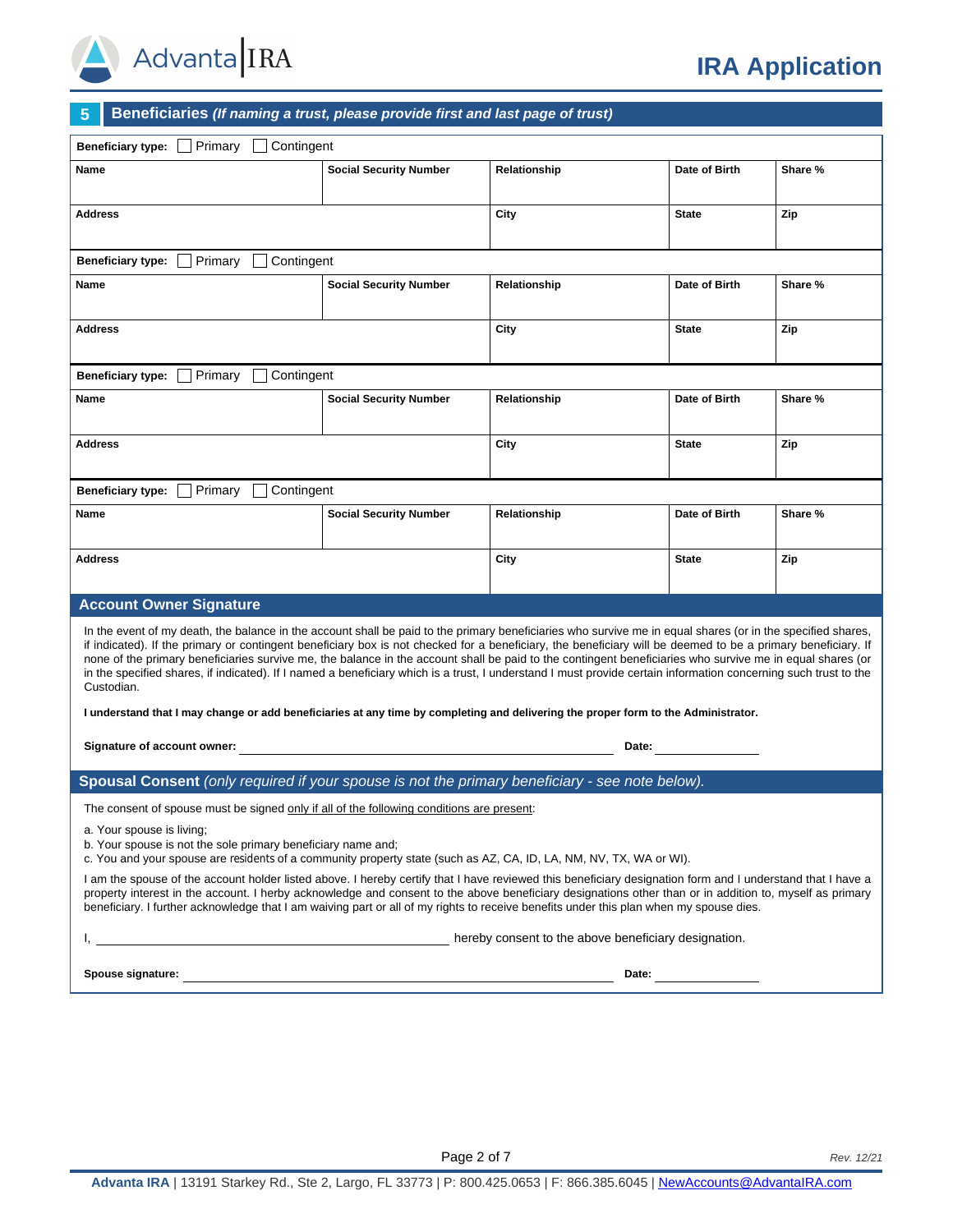

## **6 Signature and Acknowledgement**

**Custodian and Administrator**: The Custodian for my account will be **Mainstar Trust** and the Administrator for my account will be the entity that is identified in the custodial account agreement (IRS Form 5305). I understand that the Custodian and the Administrator may resign by giving me written notice at least 30 days prior to the effective date of such resignation. I understand that if I fail to notify the Administrator of the appointment of a successor trustee or custodian within such 30 day period, then the assets held by the Custodian in my account (whether in cash or personal or real property, wherever located, and regardless of value) will be distributed to me, outright and free of trust, and I will be wholly responsible for the tax consequences of such distribution.

**No tax, legal or investment advice**: I acknowledge and agree that the Custodian and the Administrator do not provide or assume responsibility for any tax, legal or investment advice with respect to the investments and assets in my account, and will not be liable for any loss which results from my exercise of control over my account. I understand that my account is self-directed, and I take complete responsibility for any investments I choose for my account. I further understand and agree that neither the Custodian nor the Administrator sells or endorses any investment products. If the services of the Custodian and the Administrator were marketed, suggested or otherwise recommended by any person or entity, such as a financial representative or investment promoter, I understand that such persons are not in any way agents, employees, representatives, affiliates, partners, independent contractors, consultants, or subsidiaries of the Custodian or the Administrator, and that the Custodian and Administrator are not responsible for and are not bound by any statements, representations, warranties or agreements made by any such person or entity. I agree to consult with my own CPA, attorney, financial planner, or other professional prior to directing the Administrator to make any investment in my account.

**Prohibited transactions**: I understand that my account is subject to the provisions of Internal Revenue Code (IRC) Section 4975, which defines certain prohibited transactions. I acknowledge and agree that neither the Custodian nor the Administrator will make any determination as to whether any transaction or investment in my account is prohibited under sections 4975, 408(e) or 408A, or under any other state or federal law. I accept full responsibility to ensure that none of the investments in my account will constitute a prohibited transaction and that the investments in my account comply with all applicable federal and state laws, regulations and requirements.

**Unrelated business taxable income**: I understand that my account is subject to the provisions of IRC Sections 511-514 relating to Unrelated Business Taxable Income (UBTI) of tax-exempt organizations. I agree that if I direct the Administrator to make an investment in my account which generates UBTI, I will be responsible for preparing or having prepared the required IRS Form 990-T tax return, an application for an Employer Identification Number (EIN) for my account, and any other documents that may be required, and to submit them to the Administrator for filing with the Internal Revenue Service at least ten (10) days prior to the date on which the return is due, along with an appropriate directive authorizing the Administrator to execute the forms on behalf of my account and to pay the applicable tax from the assets in my account. I understand that the Custodian and the Administrator do not make any determination of whether or not investments in my account generate UBTI; have no duty to and do not monitor whether or not my account has incurred UBTI; and do not prepare Form 990-T on behalf of my account.

**Valuations**: I understand that the assets in my account are required to be valued annually at the end of each calendar year in accordance with IRC Section 408(i) or 223 (h) and other guidance provided by the IRS, and that the total value of my account will be reported to the IRS on Form 5498 each year. I agree to provide the year end value of any illiquid and/or non-publicly traded investments, which may include without limitation - limited partnerships, limited liability companies, privately held stock, real estate investment trusts, hedge funds, real estate, secured and unsecured promissory notes, and any other investments as the Custodian shall designate - by no later than March 15th of each year, with substantiation attached to support the value provided. I agree to indemnify and hold harmless the Custodian and the Administrator from any and all losses, expenses, settlements, or claims with regard to investment decisions, distribution values, tax reporting or any other financial impact or consequence relating to or arising from the valuation of assets in my account.

**Indemnification**: I agree that the Custodian and the Administrator have no duty other than to follow my written instructions, and will be under no duty to question my instructions and will not be liable for any investment losses sustained by me or my account under any circumstances. I understand that the Custodian and the Administrator are acting only as my agent, and nothing will be construed as conferring fiduciary status on the Custodian or the Administrator.

I agree to indemnify and hold harmless the Custodian and the Administrator from any and all claims, damages, liability, actions, costs, expenses (including reasonable attorneys' fees) and any loss to my account as a result of any action taken (or omitted to be taken) pursuant to and/or in connection with any investment transaction directed by me or my investment advisor or resulting from serving as the Custodian or the Administrator, including, without limitation, claims, damages, liability, actions and losses asserted by me.

**Electronic communications, signatures, and records**: I acknowledge and agree that my account will be subject to the provisions of the Uniform Electronic Transactions Act, as passed in the state where the Custodian is organized (Kansas Statutes Annotated (KSA) Sections 16-601 et seq.), and the federal Electronic Signature in Global and National Commerce Act (ESIGN Act, as contained in 15 U.S.C. 7001), as those laws pertain to electronic communication, electronic signatures, and electronic storage of custodial account records. I understand that, in lieu of the retention of the original records, the Administrator and Custodian may cause any, or all, of their records, and records at any time in their custody, to be photographed or otherwise reproduced to permanent form, and any such photograph or reproduction shall have the same force and effect as the original thereof and may be admitted in evidence equally with the original if permitted by law.

**Responsibility for determining eligibility and tax consequences**: I assume complete responsibility for: 1) determining that I am eligible to make a contribution to my account; 2) ensuring that all contributions I make are within the limits set forth by the relevant sections of the Internal Revenue Code; and 3) the tax consequences of any contribution (including a rollover contribution) and distributions.

**No FDIC Insurance for investments**: I recognize that investments purchased and/or held within my account: 1) are not insured by the Federal Deposit Insurance Corporation (FDIC); 2) are not a deposit or other obligation of, or guaranteed by, either the Custodian or the Administrator; and 3) are subject to investment risks, including possible loss of the principal amount invested.

**Our privacy policy**: You have chosen to do business with the Custodian and the Administrator. As our client, the privacy of your personal non-public information is very important. We value our customer relationships and we want you to understand the protections we provide in regard to your accounts with us.

**Information we may collect**: We collect non-public personal information about you from the following sources to conduct business with you:

• Information we receive from you on applications or other forms;

• Information about your transactions with us, or others;

Non-public personal information is non-public information about you that we may obtain in connection with providing financial products or services to you. This could include information you give us from account applications, account balances, and account history.

**Information we may share**: We do not sell or disclose any non-public information about you to anyone, except as permitted by law or as specifically authorized by you. We do not share non-public personal information with our affiliates or other providers without prior approval by you. Federal law allows us to share information with providers that process and service your accounts. All providers of services in connection with the Custodian and Administrator have agreed to the Custodian's and the Administrator's confidentiality and security policies. If you decide to close your account or become an inactive customer, we will adhere to the privacy policies and practices as described in this notice.

**Confidentiality and security**: We restrict access to non-public personal information to those employees who need to know that information to provide products and services to you. We maintain physical, electronic, and procedural guidelines that comply with federal standards to guard your non-public personal information. The Custodian and the Administrator reserve the right to revise this notice and will notify you of any changes in advance.

If you have any questions regarding this policy, please contact us at the address and or telephone number listed on this account agreement.

This agreement and the exhibits and disclosures referenced herein contains the entire agreement of the parties with respect to the subject matter of this agreement, and supersedes all prior negotiations, agreements and understandings between the parties, whether written or oral, with respect thereto. I hereby acknowledge and agree that I have not relied on any representation, assertion, guarantee, warranty, other contract or other assurance, except as set forth herein, made by or on behalf of any other party or any other person or entity whatsoever, prior to the execution of this agreement. This agreement may only be amended by a written document duly executed by all parties.

**By executing this document, I acknowledge that I have received a copy of the Plan Agreement, Disclosure statement (IRS Form 5305) and appropriate financial/fee disclosures. I understand that the terms and conditions, which apply to this account, and are contained in these documents. I agree to be bound by those terms and conditions.** 

| Account owner signature: |       | Custodian (or authorized<br>representative) signature: |       |  |
|--------------------------|-------|--------------------------------------------------------|-------|--|
| Print name:              | Date: | <b>Print name:</b>                                     | Date: |  |

**Page 3 of 7** *Rev. 12/21* 

# **IRA Application**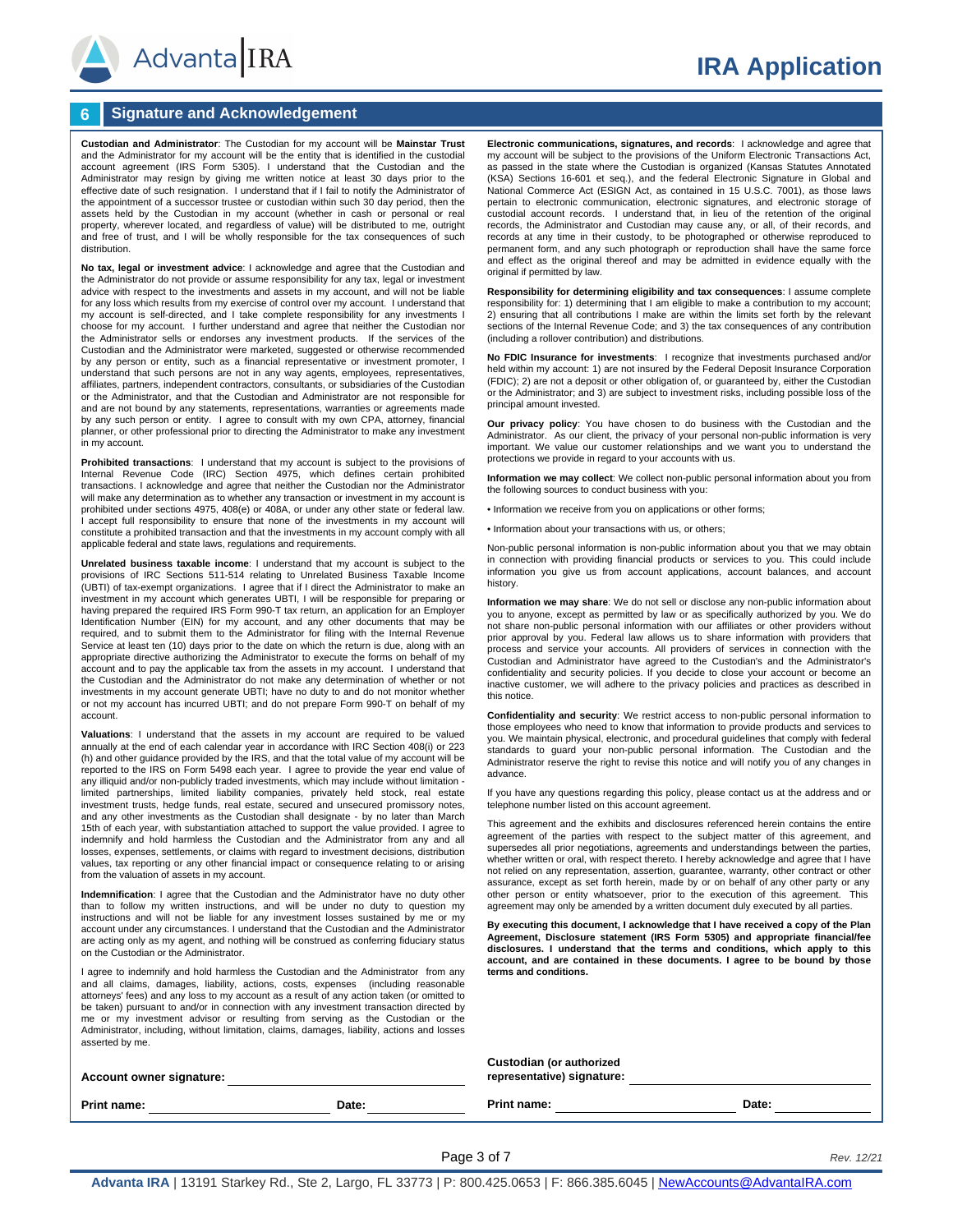

## **Account Opening Fee:** One-time fee for establishment of account **\$50**

#### **Annual Recordkeeping Fee. Choose one of the following two options:**

### **Option 1: Based on Number of Assets**

*(billed at time of initial investment and on the anniversary of the initial investment)*

| \$345/yr | Per real estate holding |
|----------|-------------------------|
|          | — <i>п</i> ити <i>и</i> |

Advanta IRA

- \$295/yr Per asset/holding (notes, LLCs, private placements, private stock, etc.)
- **\$150/yr** Per non-recourse loan holding
- \$100/yr Precious metal holdings per depository\* *\*Depository/storage fees not included*

#### **Option 2: Based on Account Value**

*(billed in quarterly installments)*

| <b>Account Value Between:</b> | <b>Annual Fee</b> |
|-------------------------------|-------------------|
| \$0-\$14,999.99               | \$200             |
| \$15,000-\$29,999.99          | \$300             |
| \$30,000-\$59,999.99          | \$400             |
| \$60,000-\$89,999.99          | \$500             |
| \$90,000-\$124,999.99         | \$600             |
| \$125,000-\$249,999.99        | \$700             |
| \$250,000-\$499.999.99        | \$850             |
| \$500,000-\$749,999.99        | \$1,500           |
| \$750,000 and up              | \$1,850           |

Cash-only accounts are subject to \$25/quarter charge

#### **Transaction / Additional Fees**

| • Purchase, sale, or exchange of real estate/precious metals/any other asset                            | \$145/\$35/\$95     |
|---------------------------------------------------------------------------------------------------------|---------------------|
|                                                                                                         | \$50                |
|                                                                                                         | \$15/\$30/\$60      |
| • Trust check/ACH for bill pay (no fee for any bills paid using Advanta IRA's online portal)            | \$10                |
|                                                                                                         | \$10                |
|                                                                                                         | \$50/\$30/\$100     |
|                                                                                                         | \$30/per            |
| • Special services (research/additional requests for annual fair market valuation, matured notes, etc.) | \$150/hr (\$50 min) |
| • Partial distribution from account (no charge for RMDs or recurring distributions)                     | \$20/per            |
|                                                                                                         |                     |
| *Max fee of \$150 if account is open more than 2 years / Max fee of \$250 if opened less than 2 years   |                     |

| <b>PAY FEES BY:</b><br><b>DISCOVER</b><br><b>VISA</b><br>МC<br><b>AMEX</b>                                                                                                                                                                                                                                                                                                                                                                                    |                          |  |  |  |
|---------------------------------------------------------------------------------------------------------------------------------------------------------------------------------------------------------------------------------------------------------------------------------------------------------------------------------------------------------------------------------------------------------------------------------------------------------------|--------------------------|--|--|--|
| <b>CARD NUMBER:</b>                                                                                                                                                                                                                                                                                                                                                                                                                                           | <b>EXP DATE:</b>         |  |  |  |
| <b>NAME ON CARD:</b>                                                                                                                                                                                                                                                                                                                                                                                                                                          | <b>BILLING ZIP CODE:</b> |  |  |  |
| $\vert \ \vert$ If I have cash in my account, please deduct any fees from the account. Otherwise, please charge my credit card.                                                                                                                                                                                                                                                                                                                               |                          |  |  |  |
| Any fees deducted from the account will be withdrawn from uninvested cash. If there are insufficient uninvested funds in your<br>account, we may liquidate other assets in your account to pay for such fees after a 30-day notification. Late fees: If any fee<br>remains unpaid for more than 30 calendar days, the fee will be subject to a late charge of \$25/month. This Fee Schedule is part<br>of your agreement and must accompany your application. |                          |  |  |  |
| Advanta IRA reserves the right to change all or part of our Fee Schedule at our discretion with 30 days advance notice.                                                                                                                                                                                                                                                                                                                                       |                          |  |  |  |
| <b>Printed Name:</b>                                                                                                                                                                                                                                                                                                                                                                                                                                          |                          |  |  |  |
| Signature:                                                                                                                                                                                                                                                                                                                                                                                                                                                    | Date:                    |  |  |  |

**Page 4 of 7** *Rev. 12/21* 

**Advanta IRA** | 13191 Starkey Rd., Ste 2, Largo, FL 33773 | P: 800.425.0653 | F: 866.385.6045 | [NewAccounts@AdvantaIRA.com](mailto:NewAccounts@AdvantaIRA.com)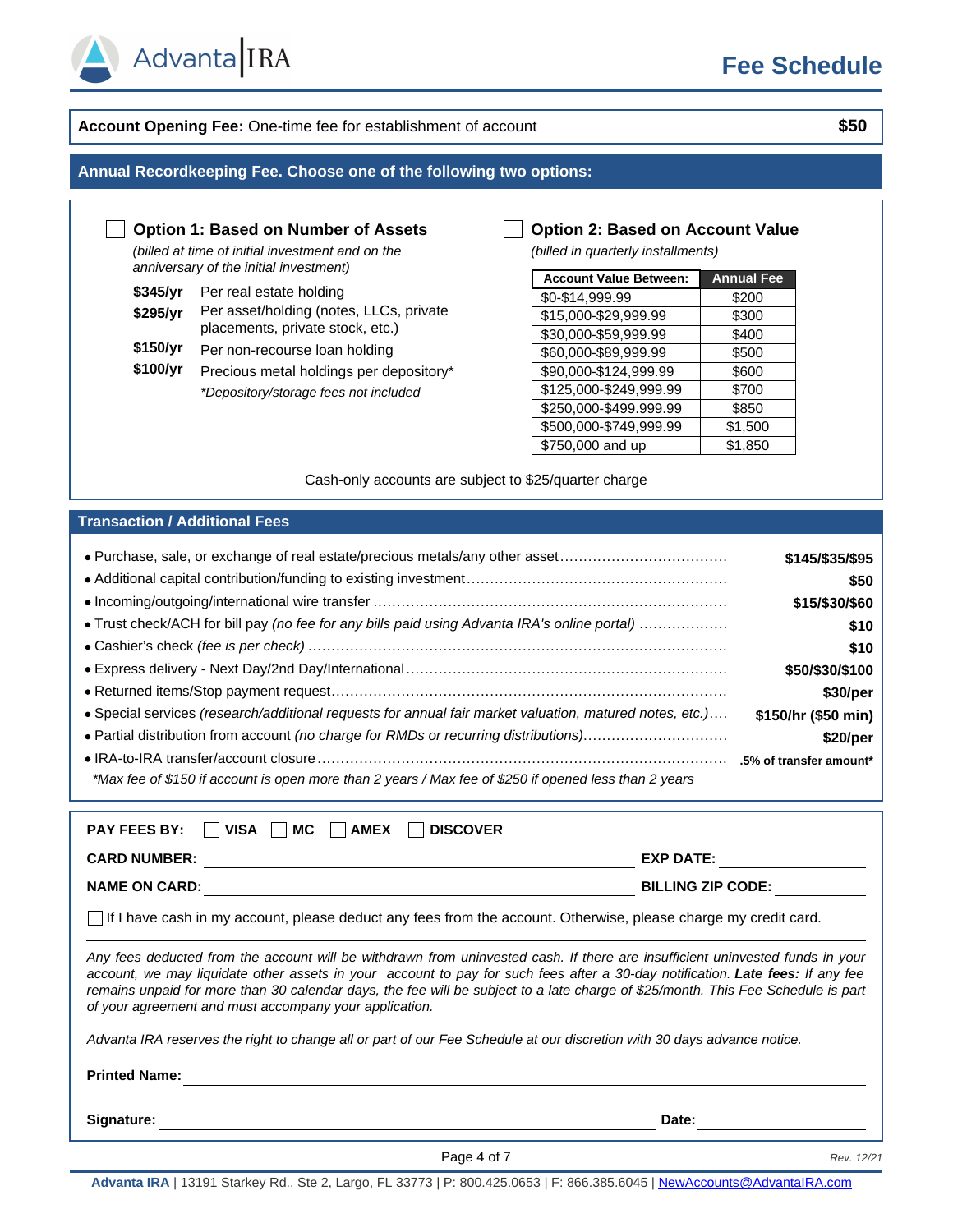

# **Interested Party Designation (IPD)**

**1 General Information**

#### **Account Holder's Name**

 $\Box$  Mr.  $\Box$  Ms.  $\Box$  Mrs.  $\Box$  Dr.

**Advanta IRA Account Number**

## **2 Interested Party Designation**

Please complete the information below to authorize your spouse, financial advisor (broker, financial planner, accountant, attorney, or other person etc.) **to receive information about your account**. Please note that this individual will have unlimited access to your account information, but they will not be able to make changes to your account.

| Name of Interested Party                 |                   | Relationship                                                                                                          |  |
|------------------------------------------|-------------------|-----------------------------------------------------------------------------------------------------------------------|--|
| <b>Interested Party Street Address</b>   |                   | City, State, Zip                                                                                                      |  |
| <b>Phone Number</b><br><b>Fax Number</b> |                   | <b>Email Address</b>                                                                                                  |  |
|                                          |                   | Check here to allow this IPD (above) to have online access to your account or to receive statements for your account. |  |
| <b>Name of Interested Party</b>          |                   | Relationship                                                                                                          |  |
|                                          |                   |                                                                                                                       |  |
| <b>Interested Party Street Address</b>   |                   | City, State, Zip                                                                                                      |  |
| <b>Phone Number</b>                      | <b>Fax Number</b> | <b>Email Address</b>                                                                                                  |  |

**This designation will remain in effect until Advanta IRA the ("Administrator") has received written notice of revocation from you the ("Account Holder"). Account Holder agrees to indemnify and hold harmless Administrator, its affiliates, officers, employees and/or custodian, against all claims, actions, costs and liabilities, including attorneys' fees, arising out of their reliance on this designation. This indemnity and hold harmless provision shall survive any termination of this designation.**

#### **3 Signature and Acknowledgement**

**Account Holder Signature: Date:**

**Page 5 of 7** *Rev. 12/21*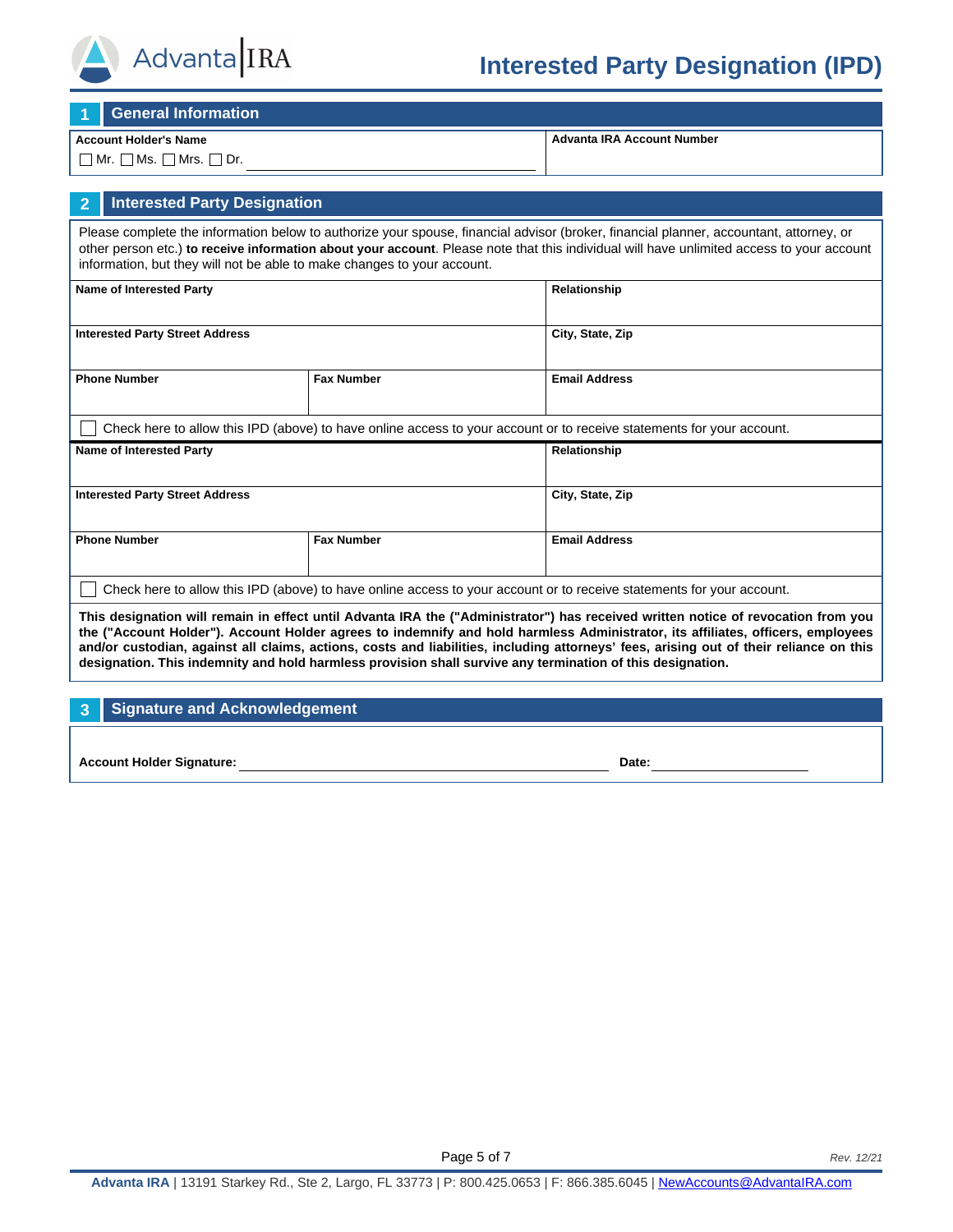

| Use this form to transfer funds directly from your existing IRA to your Advanta IRA.                                                                                                                                                                                                                                                                                                                                                                                                                                                                                                                         |                     |                                                 |                                           |                                 |
|--------------------------------------------------------------------------------------------------------------------------------------------------------------------------------------------------------------------------------------------------------------------------------------------------------------------------------------------------------------------------------------------------------------------------------------------------------------------------------------------------------------------------------------------------------------------------------------------------------------|---------------------|-------------------------------------------------|-------------------------------------------|---------------------------------|
| <b>Personal Information</b>                                                                                                                                                                                                                                                                                                                                                                                                                                                                                                                                                                                  |                     |                                                 |                                           |                                 |
| Name (Your name as it appears in your plan)<br>$\Box$ Mr. $\Box$ Ms. $\Box$ Mrs. $\Box$ Dr.                                                                                                                                                                                                                                                                                                                                                                                                                                                                                                                  |                     |                                                 | <b>Advanta IRA Account Number</b>         |                                 |
| <b>Legal Address</b>                                                                                                                                                                                                                                                                                                                                                                                                                                                                                                                                                                                         |                     |                                                 | City, State, Zip                          |                                 |
| Phone                                                                                                                                                                                                                                                                                                                                                                                                                                                                                                                                                                                                        |                     |                                                 | <b>Social Security Number</b>             |                                 |
| Current Custodian/Trustee (please attach a copy of a current statement for this account)<br>2                                                                                                                                                                                                                                                                                                                                                                                                                                                                                                                |                     |                                                 |                                           |                                 |
| <b>Name of Custodian/Trustee</b>                                                                                                                                                                                                                                                                                                                                                                                                                                                                                                                                                                             |                     |                                                 | <b>Account Number*</b>                    |                                 |
|                                                                                                                                                                                                                                                                                                                                                                                                                                                                                                                                                                                                              |                     |                                                 |                                           |                                 |
| <b>Transfer Department Address</b>                                                                                                                                                                                                                                                                                                                                                                                                                                                                                                                                                                           |                     |                                                 | City, State, Zip                          |                                 |
| <b>Contact Name</b> (optional)                                                                                                                                                                                                                                                                                                                                                                                                                                                                                                                                                                               | <b>Phone Number</b> | <b>Type of Account</b><br>Traditional<br>401(k) | Roth $\Box$ SEP<br><b>Beneficiary IRA</b> | $\Box$ SIMPLE $\Box$ HSA<br>ESA |
| <b>Transfer Details</b><br>3                                                                                                                                                                                                                                                                                                                                                                                                                                                                                                                                                                                 |                     |                                                 |                                           |                                 |
| <b>Option One: Cash Transfer</b><br><b>Option Two: In-Kind Transfer</b><br>(Advanta IRA will not accept in-kind transfers of publicly traded securities)<br>Complete - liquidate and send all proceeds<br>Complete - send all assets listed below and cash<br>Partial - send ONLY \$<br>Partial - send ONLY the assets listed below                                                                                                                                                                                                                                                                          |                     |                                                 |                                           |                                 |
| <b>Asset Description</b>                                                                                                                                                                                                                                                                                                                                                                                                                                                                                                                                                                                     |                     |                                                 |                                           | <b>Amount</b>                   |
|                                                                                                                                                                                                                                                                                                                                                                                                                                                                                                                                                                                                              |                     |                                                 |                                           |                                 |
|                                                                                                                                                                                                                                                                                                                                                                                                                                                                                                                                                                                                              |                     |                                                 |                                           |                                 |
| <b>Transfer Instructions</b><br>4                                                                                                                                                                                                                                                                                                                                                                                                                                                                                                                                                                            |                     |                                                 |                                           |                                 |
| • Please send cash from the custodian above via:<br>. Please send this request to the custodian via:                                                                                                                                                                                                                                                                                                                                                                                                                                                                                                         | Mail                | Check (subject to a 10-day hold)                | 2 <sup>nd</sup> day delivery (\$30 fee)   | Wire (\$15 fee)                 |
| <b>Signature and Acknowledgement</b><br>5                                                                                                                                                                                                                                                                                                                                                                                                                                                                                                                                                                    |                     |                                                 |                                           |                                 |
| 1. I hereby agree to the terms and conditions set forth in this asset transfer form.<br>2. I understand the rules and conditions applicable to an account transfer.<br>3. I qualify for the account transfer of assets listed in section 3 above and authorize<br>such transactions.                                                                                                                                                                                                                                                                                                                         |                     |                                                 |                                           |                                 |
| Your Signature:<br>Date:<br><u> 1989 - Jan Stein Stein Stein Stein Stein Stein Stein Stein Stein Stein Stein Stein Stein Stein Stein Stein S</u>                                                                                                                                                                                                                                                                                                                                                                                                                                                             |                     |                                                 |                                           |                                 |
| <b>Acceptance of Receiving Custodian</b>                                                                                                                                                                                                                                                                                                                                                                                                                                                                                                                                                                     |                     |                                                 |                                           |                                 |
| Pursuant to a limited written delegation Mainstar Trust, as custodian ("Custodian"), has authorized Advanta IRA to sign this form on the Custodian's<br>behalf to verify the Custodian's acceptance of the transfer, rollover or direct rollover described above and agreement to apply the proceeds upon<br>their receipt, to the account established by Advanta IRA on your behalf. Mainstar Trust assumes no trust or fiduciary obligations to you as it has no<br>investment control over your funds and acts only as a custodian of your account.<br>Advanta IRA on behalf of Custodian, Mainstar Trust |                     |                                                 |                                           |                                 |
|                                                                                                                                                                                                                                                                                                                                                                                                                                                                                                                                                                                                              |                     |                                                 |                                           |                                 |
| By:<br><u> 1989 - Johann Barn, mars ann an t-Amhain an t-Amhain an t-Amhain an t-Amhain an t-Amhain an t-Amhain an t-A</u>                                                                                                                                                                                                                                                                                                                                                                                                                                                                                   |                     | Date: $\qquad \qquad$                           | Account #:                                |                                 |
| Type of Account: $\Box$ Traditional $\Box$ Roth $\Box$ SEP $\Box$ SIMPLE $\Box$ HSA $\Box$ ESA $\Box$ 401(k) $\Box$ Beneficiary IRA                                                                                                                                                                                                                                                                                                                                                                                                                                                                          |                     |                                                 |                                           |                                 |
|                                                                                                                                                                                                                                                                                                                                                                                                                                                                                                                                                                                                              |                     | Page 6 of 7                                     |                                           | Rev. 12/21                      |

**Advanta IRA** | 13191 Starkey Rd., Ste 2, Largo, FL 33773 | P: 800.425.0653 | F: 866.385.6045 | [NewAccounts@AdvantaIRA.com](mailto:NewAccounts@AdvantaIRA.com)